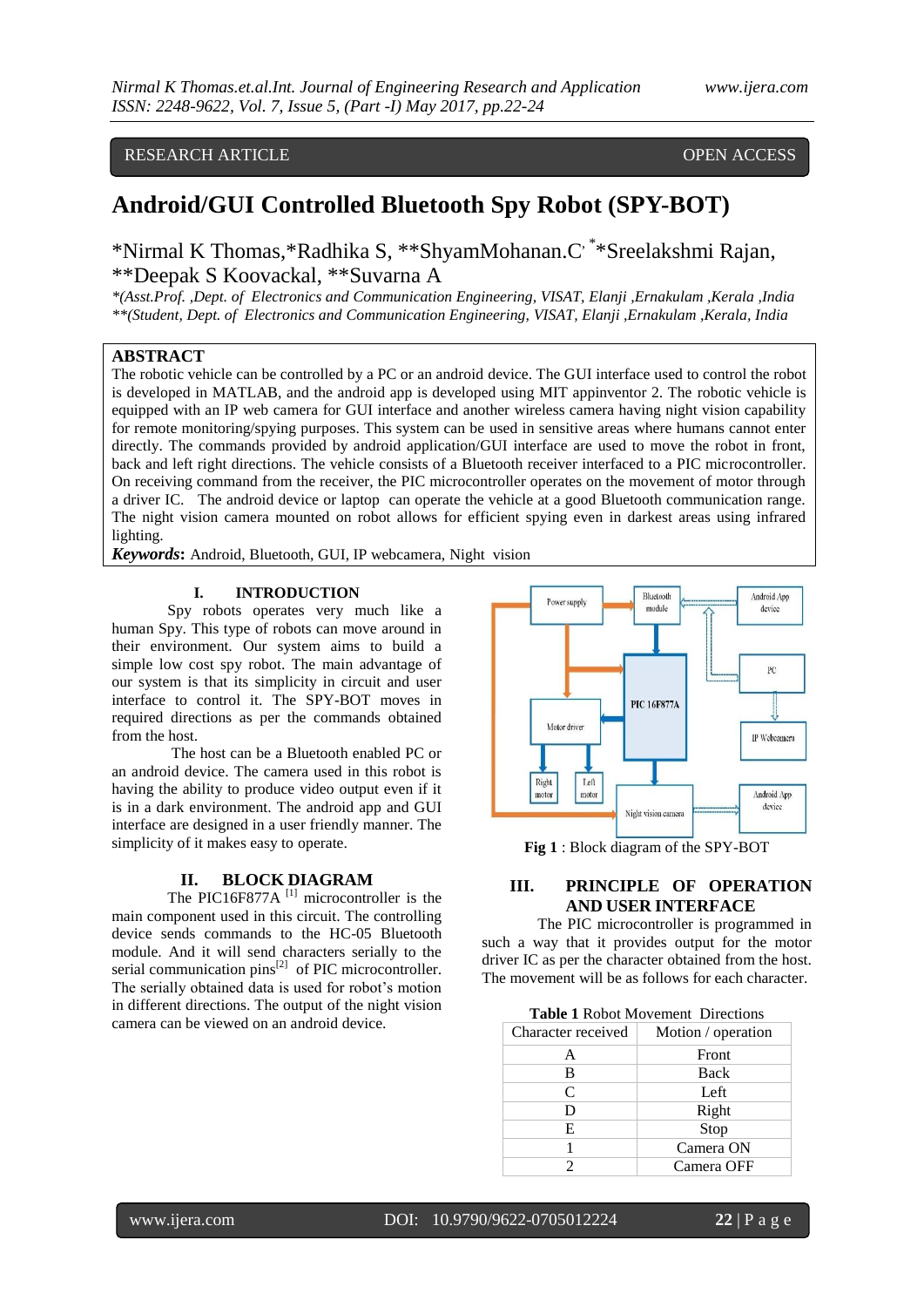**BOT** 



ON



**Fig3:** Matlab Gui interface for controlling the robot

# **IV. CIRCUIT OPERATION**

The Bluetooth module interfaced with the PIC microcontroller will receives characters as data from the host.  $TX^{[1]}$  and  $RX^{[1]}$  pins of PIC IC are connected to the Bluetooth module. The PIC microcontroller is programmed in such a way to produce outputs for the motor driving IC so as to make required motion by the motors. The  $L293D^{[3]}$ will produce output as per the input obtained from the PIC microcontroller. And one of the output pins of PIC microcontroller is connected to the relay for the switching purpose of the night vision camera. If we are using an android device for the controlling purpose, we have to pair the HC-05 Bluetooth module with our smart phone. After pairing we have to open the SPY-BOT application in our smart phone and wait for a second to establish connection between the smart phone and HC-05 Bluetooth module. Once connection is made successfully we can start controlling the robot by touching on the buttons on your Smartphone's screen.



Fig3: Circuit diagram of SPY-BOT

The night vision camera in this project is also having a wireless connectivity. By using a Smartphone we can see the visuals in it. It is connected to the android Smartphone by using wifi as medium. Once the camera is turned on it produces a wifi hotspot. We have to connect to this hotspot using our phone's wifi. An application obtained from Google play store is used to interact with this camera. The wireless camera also supports voice transmission to smart phone and also it receives voice from the Smart phone. When the camera is in dark area the IR lights are turned on and produces night vision visuals on our smart phone.

### **V. ALGORITHM FOR SPY-BOT OPERATION**

- 1. Start
- 2. Declare and define all functions and variables as per our requirement and Initialize the ports.
- 3. Call stop function initially to stop the robot.
- 4. Initialize UART and set baud rate.
- 5. **5.** Check if UART1\_Data\_Ready() is then go to step 6 else continue in this step.
- 6. Copy the data obtained serially to a variable uart\_rd.
- 7. Check if the character obtained in the variable uart rd is A then call front function to move the robot in front direction.

# *Nirmal K Thomas.et.al.Int. Journal of Engineering Research and Application www.ijera.com ISSN: 2248-9622, Vol. 7, Issue 5, (Part -I) May 2017, pp.22-24*

OFF